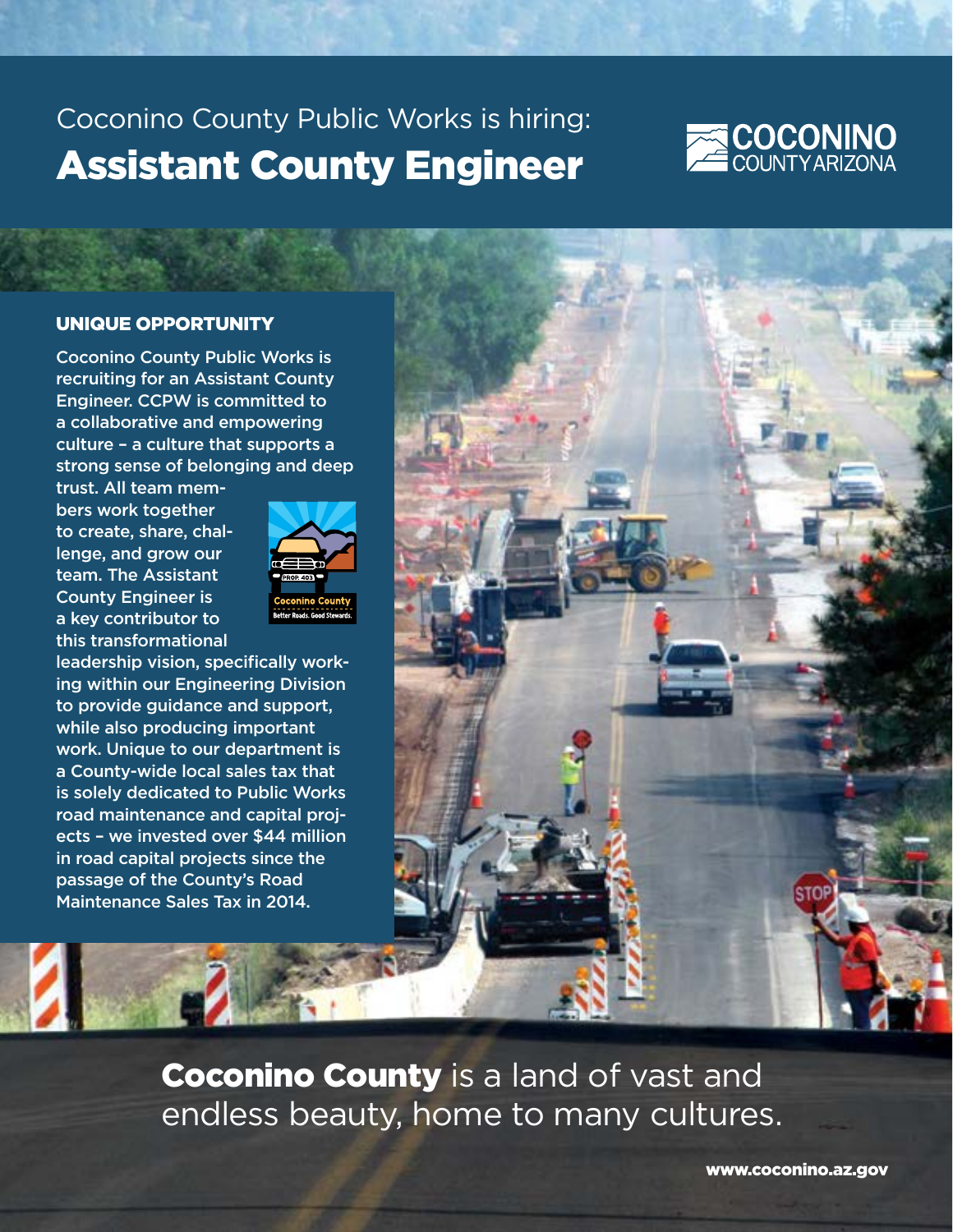## **COCONINO COUNTY**

- **• Coconino County is the second largest county in the contiguous United States; larger than the country of Switzerland.**
- **• More than 145,000 people live here.**
- **• 27 percent of the population is of Native American descent; 14 percent is Hispanic.**
- **• Nearly a third of the residents have a college degree.**
- **• The largest city is Flagstaff, with approximately 77,000 residents.**
- **• Other communities include Page, Williams, and Sedona.**

**The landscape across Coconino County is truly stunning. It draws active, " engaged people who work hard, play harder and care deeply about their community. It is a very special place to call home."**

**COM** 

 – LUCINDA ANDREANI • Deputy County Manager Public Works Director

## **THE IDEAL CANDIDATE**

The Coconino County Assistant County Engineer understands and embraces the breadth and complexity of Public Works projects, as well as the role of servant-leader for the Engineering Division. The Assistant County Engineer oversees the Engineering Division, which includes a Professional Engineer, County Surveyor and Assistant County Surveyor/ Right-of-Way Agent, Construction Manager, Transportation Planner, Engineering Technician, three Construction Inspectors, Administrative Assistant and two Undergraduate Interns. The ideal candidate brings a balance of practical engineering experience, as well as supervisory/coaching experience and leadership vision. Specifically, CCPW seeks a professional with knowledge in the areas of national standards for traffic control devices, road design, pavement preservation and management, as well as traffic analysis and planning.

## **WE VALUE HONESTY, FAIRNESS, AND MUTUAL RESPECT**

The Assistant County Engineer is a skilled leader and motivator who is open-minded, ethical, honest and accountable. This individual is enthusiastic about public service, supports an already very strong Engineering team and exhibits superior character traits, including:

- Professional credibility and confidence;
- Trustworthiness, humility, and integrity;
- Balances big picture, visionary thinking with thoughtful strategic implementation of County programs and services;
- Sensitivity and savvy navigating the political nature of the work;
- Agility to work with community partners, residents, and elected officials on key community priorities;
- Experience leading and coaching diverse teams towards their goals;
- Builds meaningful, collaborative relationships;
- Builds teams through support, coaching, and inclusion; and,
- Thoughtful leadership committed to nurturing a work culture of learning and accountability.
- Ability to work under pressure during emergencies and disasters.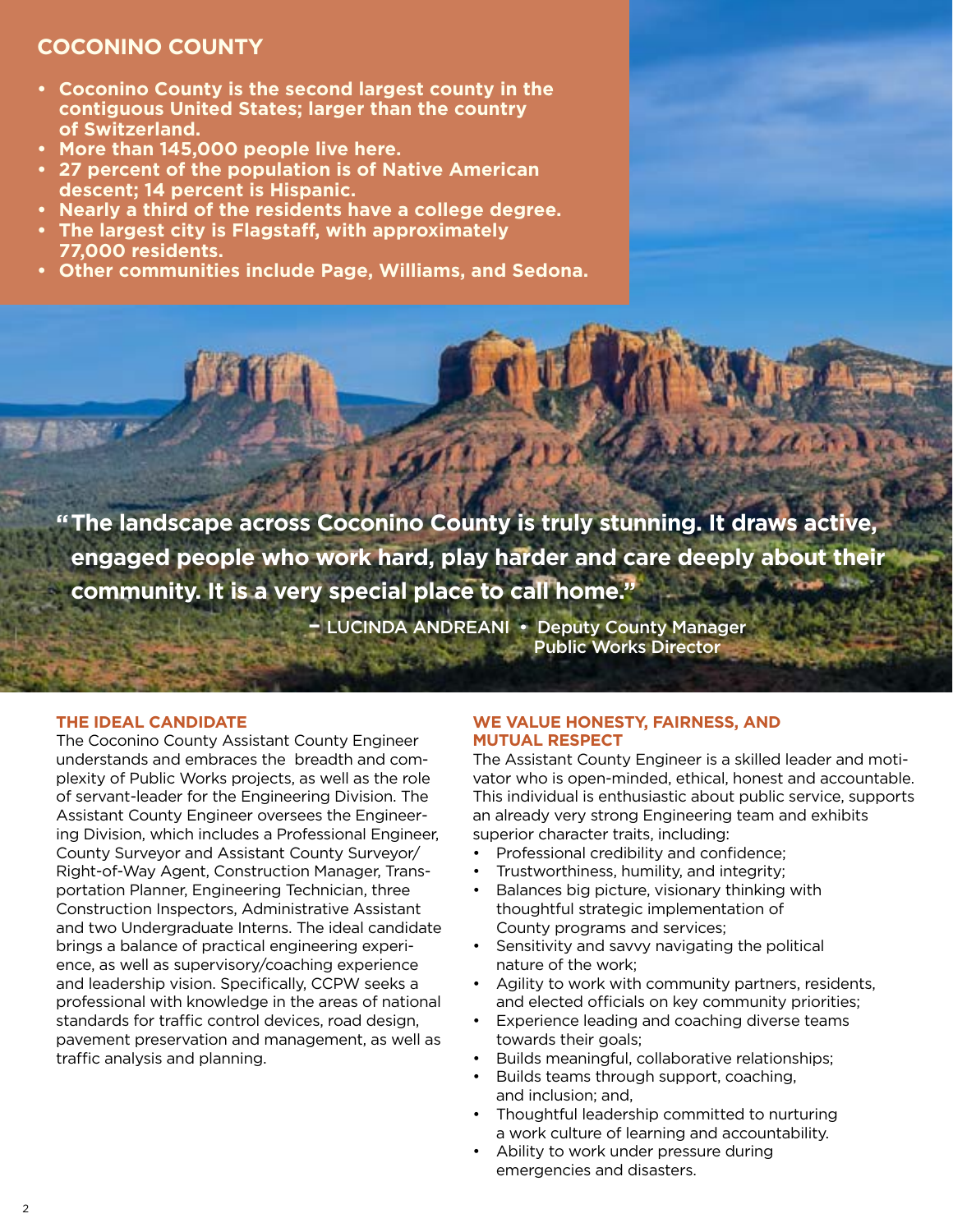# **Coconino County offers four seasons with 300 days of sunshine**

## **BUILT ON STRENGTH, LEADERSHIP AND COMPASSION**

Coconino County Public Works promotes a transformational leadership philosophy that inspires team members to achieve extraordinary results while cultivating our next generation of leaders. Every team member is expected to lead by example, regardless of their job title. The Assistant County Engineer is expected to foster a climate of trusting relationships, take ownership for their actions, honor diversity, seek and share knowledge openly, as well as accept that every outcome presents a new learning opportunity.



## **FLAGSTAFF**

Flagstaff is a sophisticated four-season destination city with the warmth and charm of a small town bathed in spectacular natural beauty.

- Located at 7,000 feet at the base of the San Francisco Peaks.
- Situated on the storied Route 66, and at the crossroads of Interstate 17 and Interstate 40.
- Flagstaff Airport transports thousands each year with 102,184 enplanements in 2019.
- Grand Canyon National Park is a 90-minute drive away; Sedona and the Red Rock Country are a 45-minute drive from Flagstaff.
- Arizona Snowbowl offers skiing and snowboarding; Arizona Nordic Village grooms nearly 30 miles of trails for cross-country skiing.
- More than 56 miles of trails make up the Flagstaff Urban Trail System.
- Four-and-half million people visit the historic downtown district annually.
- World-class astronomical research and public education continue at Lowell Observatory, where Pluto was discovered.
- Arts and science festivals help generate more than \$90 million annually in tourism revenue.
- The Museum of Northern Arizona houses more than five million Native American artifacts, natural science specimens and fine art pieces.
- Flagstaff Medical Center is the region's Level 1 Trauma Center.
- Flagstaff is home to Northern Arizona University, a premier research and higher education institution with more than 30,000 students.
- Coconino Community College fosters a learning environment for 10,000 students each year and is instrumental in training the County's nurses, firefighters and paramedics.

## **OUR AWARD-WINNING CITY**

- Named as a top "second city" destination for tourism by *MarketWatch*
- Ranked as one of America's most "Exceptionally Committed to Sustainability" towns by *Sunset Magazine*
- Named #1 "Most Up and Coming City" by *American Unraveled*
- Listed among the 25 Best Towns on *Outsideonline.com*
- Ranked #3 for Best College Town in America by *American Institute of Economic Research.com*
- Recognized among the Top Four Community College Towns by *TurboTenant*
- America's First STEM City
- First International Dark Sky City
- Lowell Observatory is considered "America's Observatory" by *Astronomy Magazine*